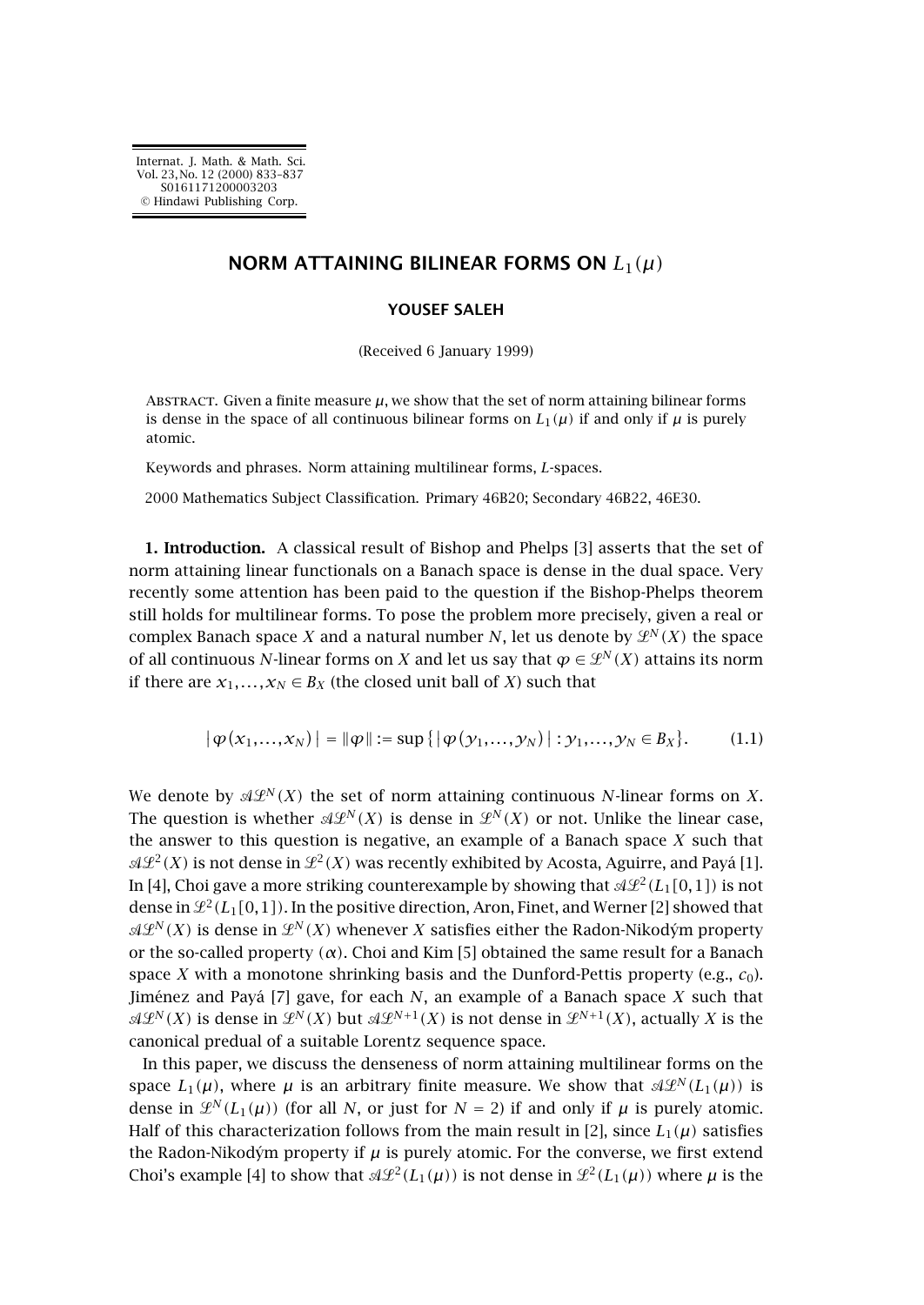## <span id="page-1-0"></span>834 YOUSEF SALEH

product measure on an arbitrary product of copies of the unit interval. Then the result follows from the isometric classification of  $L_1$ -spaces (cf. [\[8\]](#page-4-0)) through an elementary lemma which deals with the denseness of  $\mathcal{A}\mathcal{L}^2(X)$  when  $X = Y \oplus_1 Z$  is the  $l_1$ -sum of two Banach spaces.

**2. Results.** In what follows *(*Ω*,*-*,µ)* will be a finite measure space. Let us start by recalling that the Banach space  $\mathcal{L}^2(L_1(\mu))$  of all continuous bilinear forms on  $L_1(\mu)$ is isometrically isomorphic to  $L_{\infty}(\mu \otimes \mu)$ , where  $\mu \otimes \mu$  denotes the product measure on  $\Omega \times \Omega$ . More precisely, the bilinear form  $\varphi$  which corresponds to a function  $h \in$  $L_∞(μ ⊗ μ)$  is given by

$$
\varphi(f,g) = \int_{\Omega \times \Omega} h(u,v) f(u)g(v) d\mu(u) d\mu(v), \qquad (2.1)
$$

for every  $f, g \in L_1(\mu)$  (see [\[6\]](#page-4-0)). Choi [\[4\]](#page-3-0), has shown that  $\mathcal{A}\mathcal{L}^2(L_1[0,1])$  is not dense in  $\mathcal{L}^2(L_1[0,1])$ . This result can be extended in the following way.

**LEMMA** 2.1. Let *v* be an arbitrary nonzero finite measure and  $\mu = v \otimes m$ , where m *denotes Lebesgue measure on*  $I = [0,1]$ *. Then*  $\mathcal{A}\mathcal{L}^2(L_1(\mu))$  *is not dense in*  $\mathcal{L}^2(L_1(\mu))$ *.* 

**PROOF.** Let *U* be the set where *ν* is defined, so that *µ* works on  $\Omega = I \times U$  and  $\mu \otimes \mu$ lives on the set Ω × Ω = *I* × *U* × *I* × *U*. We want a function *h* ∈ *L*∞*(µ* ⊗ *µ)* such that the corresponding bilinear form cannot be approximated by norm attaining bilinear forms. Actually *h* will be the characteristic function  $\chi_T$  of a suitable measurable set  $T \subseteq \Omega \times \Omega$  with positive measure. The same argument used by Choi [\[4,](#page-3-0) Theorem 3] shows that the bilinear form corresponding to  $\chi_T$  belongs to the closure of  $\mathcal{A}\mathcal{L}^2(L_1(\mu))$ only if there are measurable sets  $E, F \subseteq \Omega$  with  $\mu(E) > 0$ ,  $\mu(F) > 0$ , such that  $\mu \otimes \mu$  $(E \times F \setminus T) = 0$ . Therefore, we are left with finding a measurable set  $T \subseteq \Omega \times \Omega$  with  $[\mu \otimes \mu](T) > 0$  such that  $[\mu \otimes \mu](E \times F \setminus T) > 0$  for any pair *E*, *F* of measurable subsets of  $\Omega$  with  $\mu(E) > 0$ ,  $\mu(F) > 0$ .

By [\[4,](#page-3-0) Lemma 2] there exists a set  $S \subseteq I \times I$  with the analogous property. More concretely, *S* is a measurable set in  $I \times I$ , with  $[m \otimes m](S) > 0$ , such that  $[m \otimes m](A \times B \setminus S)$ for any pair *A,B* of measurable subsets of *I* with  $m(A) > 0$  and  $m(B) > 0$ . To get our set *T*, we modify *S* in the obvious way, namely we define

$$
T = \{(s, u, t, v) \in I \times U \times I \times U : (s, t) \in S\}.
$$
\n
$$
(2.2)
$$

Clearly, *T* is a measurable set in  $\Omega \times \Omega$ , with positive measure. Let  $E, F \subseteq \Omega$  be measurable sets in  $\Omega$  with  $\mu(E) > 0$ ,  $\mu(F) > 0$ , write  $H = E \times F \setminus T$  and assume that  $[\mu \otimes \mu](H) = 0$  to get a contradiction. For  $u, v \in U$ , let us consider the section

$$
H^{(u,v)} = \{(s,t) \in I \times I : (s,u,t,v) \in H\},\tag{2.3}
$$

and note that  $H^{(u,v)} = E^u \times F^v \setminus S$ , where

$$
E^{u} = \{s \in I : (s, u) \in E\}, \qquad F^{v} = \{t \in I : (t, v) \in F\}.
$$
 (2.4)

By Fubini's theorem (or the definition of the product measure) we have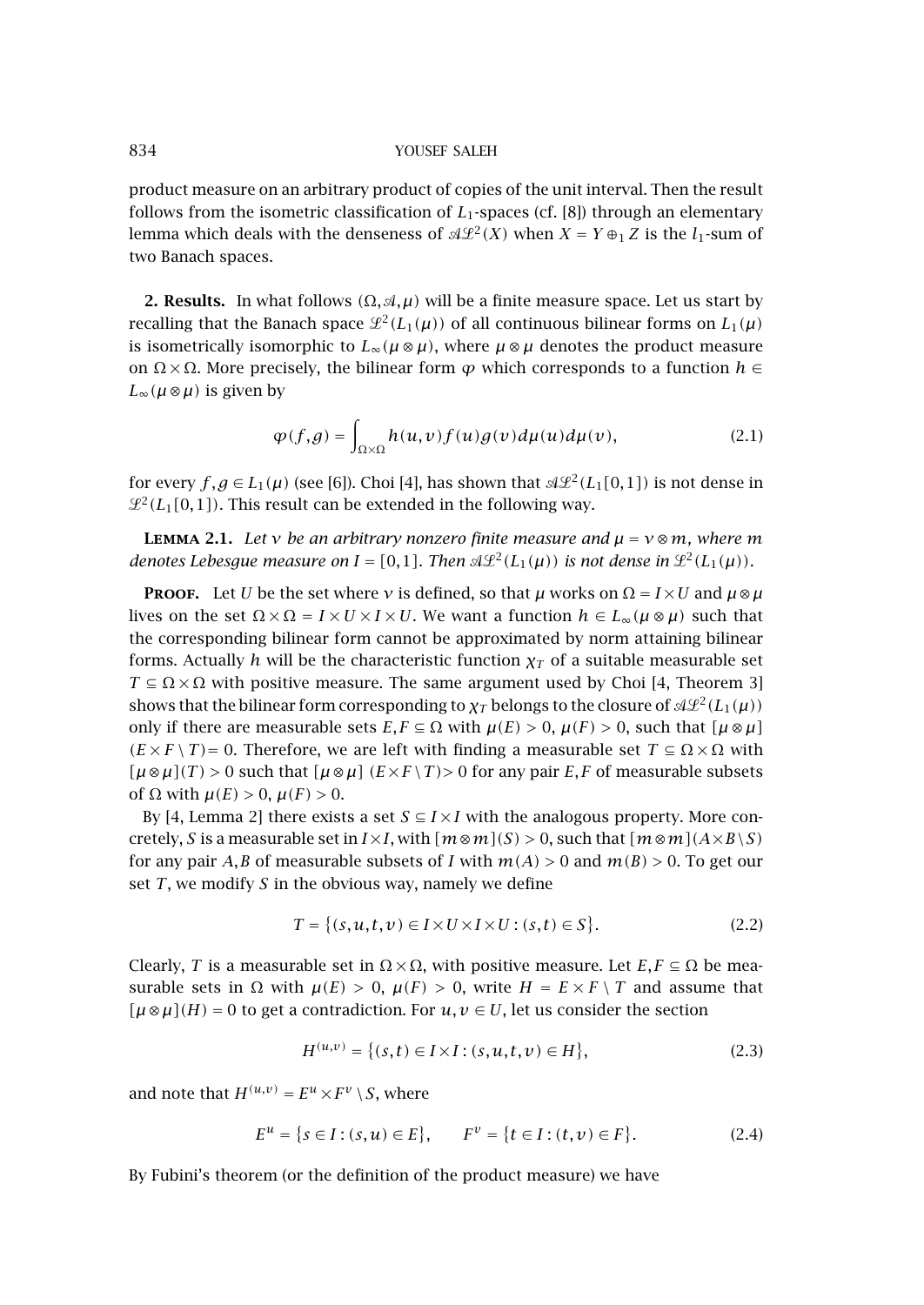$$
0 = [m \otimes v \otimes m \otimes v](H) = \int_{U \times U} [m \otimes m](H^{(u,v)}) dv(u) dv(v), \tag{2.5}
$$

<span id="page-2-0"></span>so

$$
0 = [m \otimes m](H^{(u,v)}) = [m \otimes m](E^u \times F^v \setminus S), \tag{2.6}
$$

for  $[\nu \otimes \nu]$ —almost every  $(u, v) \in U \times U$ . The property satisfied by *S* then implies that

$$
m(E^u)m(F^v) = [m \otimes m](E^u \times F^v) = 0,
$$
\n
$$
(2.7)
$$

for  $[\nu \otimes \nu]$ —almost every  $(u, v) \in U \times U$  and by applying to  $E \times F$  the same argument used with  $H$ , we get

$$
0 = [\mu \otimes \mu](E \times F) = \mu(E)\mu(F), \qquad (2.8)
$$

 $\Box$ 

which is the required contradiction.

Let us point out the special case of the above lemma that will be needed in the proof of our main result. Given an arbitrary nonempty set Λ, consider the product *[*0*,*1*]*<sup>Λ</sup> of so many copies of  $[0,1]$  as indicated by Λ, with product measure  $\mu$ . More concretely,  $\mu$  is the unique positive normalized regular Borel measure on  $[0,1]$ <sup> $\Lambda$ </sup> (provided with the product topology) such that, given a family  ${A_\lambda : \lambda \in \Lambda}$  of Borel sets in [0,1],

$$
\mu\left(\prod_{\lambda \in \Lambda} A_{\lambda}\right) = \prod_{\lambda \in \Lambda} m(A_{\lambda}) = \inf \left\{\prod_{\lambda \in J} m(A_{\lambda}) : J \subset \Lambda, J \text{ finite}\right\},\tag{2.9}
$$

if all but countably many  $A_\lambda$ 's are equal to [0,1] and  $\mu(\prod_{\lambda\in\Lambda}A_\lambda)=0$  otherwise. The space  $L_1(\mu)$  is usually denoted by  $L_1([0,1]^{\Lambda})$  (cf. [\[8,](#page-4-0) page 120]). By fixing  $\lambda_0 \in \Lambda$  and denoting by *ν* the product measure on  $[0,1]^{A\setminus\{0\}}$  we have clearly  $\mu = m \otimes \nu$  and [Lemma 2.1](#page-1-0) tells us that  $\mathcal{A}\mathcal{L}^2(L_1[0,1]^{\Lambda})$  is not dense in  $\mathcal{A}\mathcal{L}^2(L_1[0,1]^{\Lambda})$ .

We need another elementary lemma. By  $Y \oplus_1 Z$  we denote the  $\ell_1$ -sum of two Banach spaces *Y* and *Z*, i.e.,  $\|\mathcal{Y} + \mathcal{Z}\| = \|\mathcal{Y}\| + \|\mathcal{Z}\|$  for arbitrary  $\mathcal{Y} \in Y$ ,  $\mathcal{Z} \in Z$ .

**LEMMA 2.2.** Let *Y*, *Z* be Banach spaces and  $X = Y \oplus_1 Z$ . If  $\mathcal{A}\mathcal{L}^2(X)$  is dense in  $\mathcal{L}^2(X)$ , *then*  $\mathcal{A}\mathcal{L}^2(Y)$  *is dense in*  $\mathcal{L}^2(Y)$ *.* 

**PROOF.** Let  $\varphi \in \mathcal{A}\mathcal{L}^2(Y)$  with  $\|\varphi\| = 1$  and  $0 < \epsilon < (1/2)$  be given. Define  $\tilde{\varphi}(x_1, x_2) =$  $\varphi$ (*Px*<sub>1</sub>*,Px*<sub>2</sub>), ∀*x*<sub>1</sub>*,x*<sub>2</sub> ∈ *X*, where *P* : *X* → *Y* is the natural projection, and note that  $\tilde{\varphi} \in \mathcal{L}^2(X)$ ,  $\|\tilde{\varphi}\| = 1$ . Since  $\mathcal{A}\mathcal{L}^2(X)$  is dense in  $\mathcal{L}^2(X)$ , there exists  $\tilde{\psi} \in \mathcal{A}\mathcal{L}^2(X)$  such that  $\|\bar{\psi} - \bar{\phi}\| < \epsilon$  and  $\|\bar{\psi}\| = 1$ . Let  $x_1 = y_1 + z_1$ ,  $x_2 = y_2 + z_2$  with  $y_1, y_2 \in Y$ ,  $z_1, z_2 \in Z$ be such that  $||y_1|| + ||z_1|| = ||x_1|| \le 1$ ,  $||y_2|| + ||z_2|| = ||x_2|| \le 1$  and  $|\bar{\psi}(x_1, x_2)| = 1$ . Then we have

$$
\begin{aligned} \left| \bar{\psi}(x_1, x_2) - \bar{\psi}(y_1, y_2) \right| &\leq \left| \bar{\psi}(x_1, x_2) - \bar{\phi}(x_1, x_2) \right| + \left| \bar{\phi}(x_1, x_2) - \bar{\psi}(y_1, y_2) \right| \\ &= \left| \bar{\psi}(x_1, x_2) - \bar{\phi}(x_1, x_2) \right| + \left| \bar{\phi}(y_1, y_2) - \bar{\psi}(y_1, y_2) \right| \tag{2.10} \\ &\leq \left| \left| \bar{\psi} - \bar{\phi} \right| \right| \left( \left| \left| x_1 \right| \right| \left| \left| x_2 \right| \right| + \left| \left| y_1 \right| \right| \left| \left| y_2 \right| \right| \right) < 2\epsilon < 1 \end{aligned}
$$

hence  $\bar{\psi}(\gamma_1,\gamma_2) \neq 0$ , so  $\gamma_1 \neq 0, \gamma_2 \neq 0$ . Moreover we have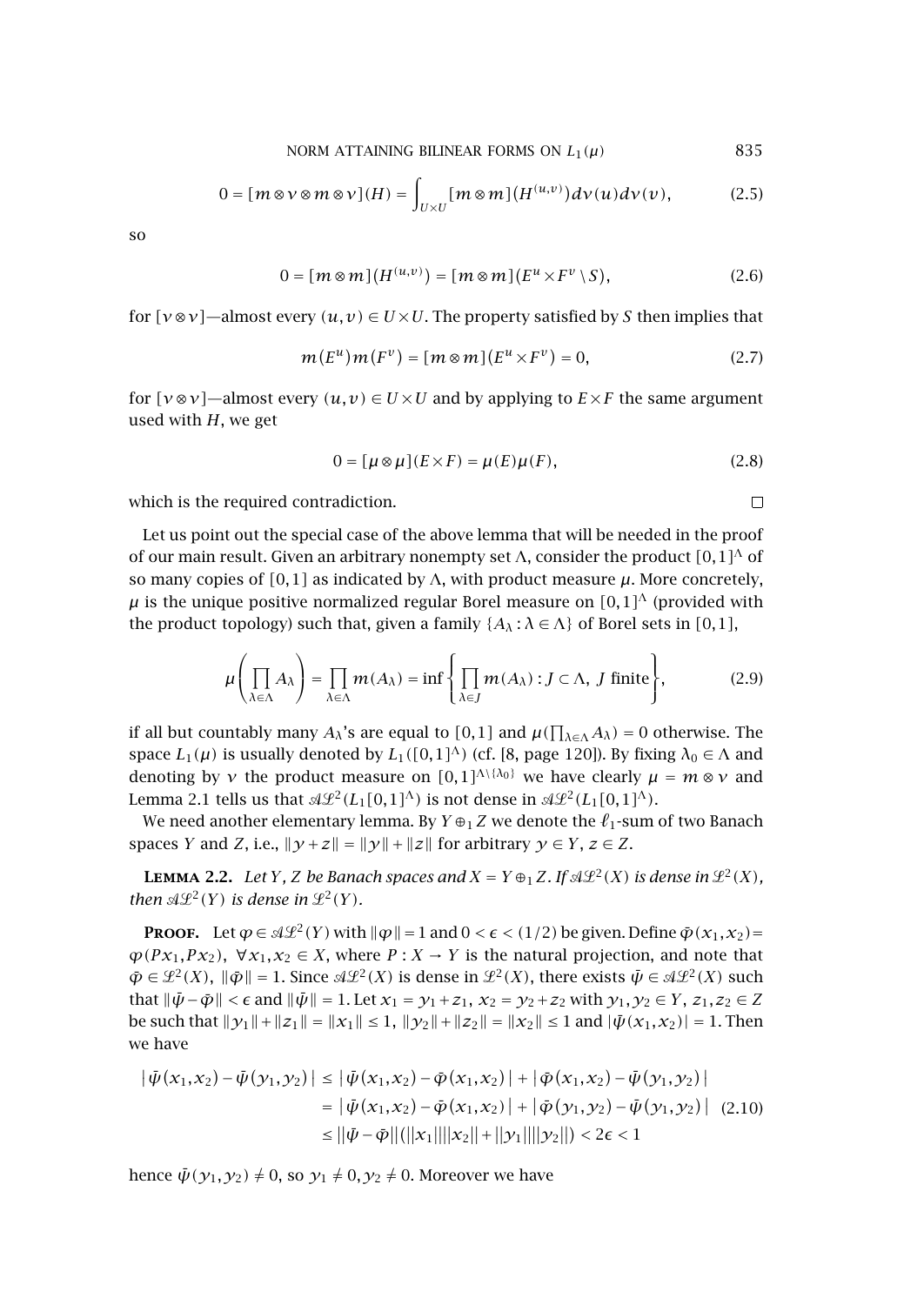<span id="page-3-0"></span>836 YOUSEF SALEH

$$
1 = |\bar{\psi}(x_1, x_2)| \le |\bar{\psi}(y_1, y_2)| + |\bar{\psi}(y_1, z_2)| + |\bar{\psi}(z_1, y_2)| + |\bar{\psi}(z_1, z_2)|
$$
  
\n
$$
\le ||y_1|| ||y_2|| + ||y_1|| ||z_2|| + ||z_1|| ||y_2|| + ||z_1|| ||z_2||
$$
  
\n
$$
= (||y_1|| + ||z_1||) (||y_2|| + ||z_2||) = ||x_1|| ||x_2|| \le 1,
$$
\n(2.11)

and it follows that

$$
\left| \bar{\psi} \left( \frac{y_1}{\| y_1 \|}, \frac{y_2}{\| y_2 \|} \right) \right| = 1.
$$
 (2.12)

Now let  $\psi$  be the restriction of  $\bar{\psi}$  to  $Y \times Y$ . Clearly  $\|\psi\| \leq 1$  and the above equality shows that  $\psi \in \mathcal{A}\mathcal{L}^2(Y)$ . Note finally that  $\|\psi - \varphi\| \le \|\bar{\psi} - \bar{\varphi}\| < \epsilon$ .  $\Box$ 

We are now ready for the main result.

**Theorem 2.3.** *Given a finite measure µ, the following statements are equivalent* (1) *µ is purely atomic.*

(2)  $\mathcal{A}\mathcal{L}^N(L_1(\mu))$  is dense in  $\mathcal{L}^N(L_1(\mu))$  for any natural number N.

(3)  $\mathcal{A}\mathcal{L}^N(L_1(\mu))$  is dense in  $\mathcal{L}^N(L_1(\mu))$  for some  $N \geq 2$ .

(4)  $\mathcal{A}\mathcal{L}^2(L_1(\mu))$  is dense in  $\mathcal{L}^2(L_1(\mu))$ *.* 

**PROOF.** (1)  $\Rightarrow$  (2). If  $\mu$  is purely atomic, then  $L_1(\mu)$  has the Radon-Nikodým property, and(2) follows from [2, Theorem 1].

 $(2) \implies (3)$ . This is trivial.

 $(3) \Rightarrow (4)$ . This is follows from [\[7,](#page-4-0) Proposition 2.1].

 $(4) \Rightarrow (1)$ . We use the isometric classification of *L*<sub>1</sub>-spaces (see [\[8,](#page-4-0) Theorem 14.9]). Arguing by contradiction, we assume that  $(4)$  holds and that  $\mu$  is not purely atomic. By the above-mentioned theorem, we can write  $L_1(\mu)$  in the form

$$
L_1(\mu) \cong L_1([0,1]^\Lambda) \oplus_1 Z,\tag{2.13}
$$

for some nonempty set  $\Lambda$  and some Banach space *Z*. By [Lemma 2.2](#page-2-0) we get that  $\mathcal{A}\mathcal{L}^2(L_1([0,1]^{\Lambda}))$  is dense in  $\mathcal{L}^2(L_1([0,1]^{\Lambda}))$ , which contradicts [Lemma 2.1.](#page-1-0)  $\Box$ 

**Acknowledgements.** The author wishes to thank Professor Rafael Payá, whose constructive comments have improved the quality of this paper. Also, his help is greatly appreciated.

## **References**

- [1] M. D. Acosta, F. J. Aguirre, and R. Payá, *There is no bilinear Bishop-Phelps theorem*, Israel J. Math. **93** (1996), 221–227. [MR 97d:46018.](http://www.ams.org/mathscinet-getitem?mr=97d:46018) [Zbl 852.46010.](http://www.emis.de/cgi-bin/MATH-item?852.46010)
- [2] R. M. Aron, C. Finet, andE. Werner, *Some remarks on norm-attaining n-linear forms*, Function Spaces (Edwardsville, IL, 1994) (New York), Lecture Notes in Pure and Appl. Math., 172, Dekker, 1995, pp. 19–28. [MR 96h:46061.](http://www.ams.org/mathscinet-getitem?mr=96h:46061) [Zbl 851.46008.](http://www.emis.de/cgi-bin/MATH-item?851.46008)
- [3] E. Bishop and R. R. Phelps, *A proof that every Banach space is subreflexive*, Bull. Amer. Math. Soc. **67** (1961), 97–98. [MR 23#A503.](http://www.ams.org/mathscinet-getitem?mr=23:A503) [Zbl 098.07905.](http://www.emis.de/cgi-bin/MATH-item?098.07905)
- [4] Y. S. Choi, *Norm attaining bilinear forms on L*1*[*0*,*1*]*, J. Math. Anal. Appl. **211** (1997), no. 1, 295–300. [MR 98e:46015.](http://www.ams.org/mathscinet-getitem?mr=98e:46015) [Zbl 888.46007.](http://www.emis.de/cgi-bin/MATH-item?888.46007)
- [5] Y. S. Choi and S. G. Kim, *Norm or numerical radius attaining multilinear mappings and polynomials*, J. London Math. Soc. (2) **54** (1996), no. 1, 135–147. [MR 97f:46029.](http://www.ams.org/mathscinet-getitem?mr=97f:46029) [Zbl 858.47005.](http://www.emis.de/cgi-bin/MATH-item?858.47005)